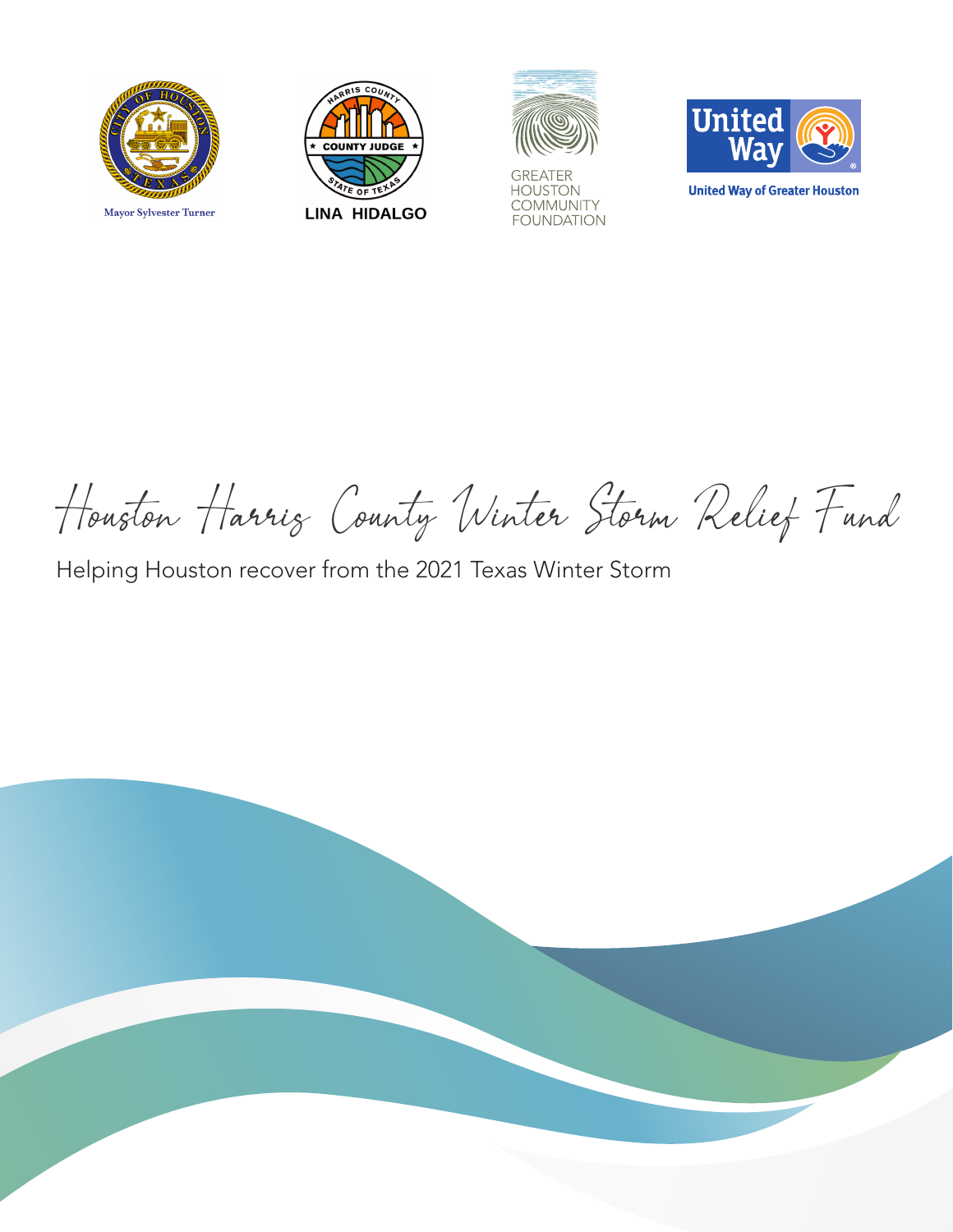Final Impact Report

*May 25, 2022*

Recognizing the dire hardships created by the extreme winter weather in February 2021, Houston Mayor Sylvester Turner and Harris County Judge Lina Hildalgo established the Houston Harris Country Winter Storm Relief Fund (HHC-WSRF) to help our region's most vulnerable neighbors during a critical time of need. To support these efforts, Mayor Turner and Judge Hidalgo enlisted Greater Houston Community Foundation and United Way of Greater Houston, organizations that have long track records in disaster response and recovery, to oversee and administer the grant distribution process.

On February 19, 2021, President Joseph R. Biden approved a major disaster declaration for several Texas counties, including Harris County, that had been severely impacted by the Winter Storm. Nearly 4.5 million homes and businesses were without power due to the Winter Storm, resulting in an estimated \$295 billion in damage across Texas, according to a University of Houston Hobby School Public Affairs study on Winter Storm Uri. The Department of State Health Services recently reported that 246 Texans lost their lives due to the storm. In Harris County, more than nine out of every 10 residents lost power, with an average outage of 49 hours. Almost two-thirds of Harris County residents lost running water for an average of 56 hours. Two out of every five Harris County respondents suffered water damage from pipes that burst because of the freeze.

*"Houstonians are strong and resilient, but many were already facing hardships with the COVID-19 pandemic before the historic winter freeze. People now need help recovering from the damage to their homes and other personal property, and this relief fund will provide that assistance."*

-The Honorable Sylvester Turner

Mayor, City of Houston

*"Here in Harris County, when we get knocked down, we get back up, dust ourselves off and get to work right away to help our neighbors. I'm pleased to partner with Mayor Turner, Greater Houston Community Foundation and United Way to provide another source of support for our community. Our region has endured multiple, concurrent disasters – from Harvey to Imelda to COVID, and now a winter weather disaster. So many families were already experiencing hardship before this disaster blindsided us. This fund will lean on groups with deep experience providing recovery support to help as many people as we can."* 

-The Honorable Lina Hidalgo

Harris County Judge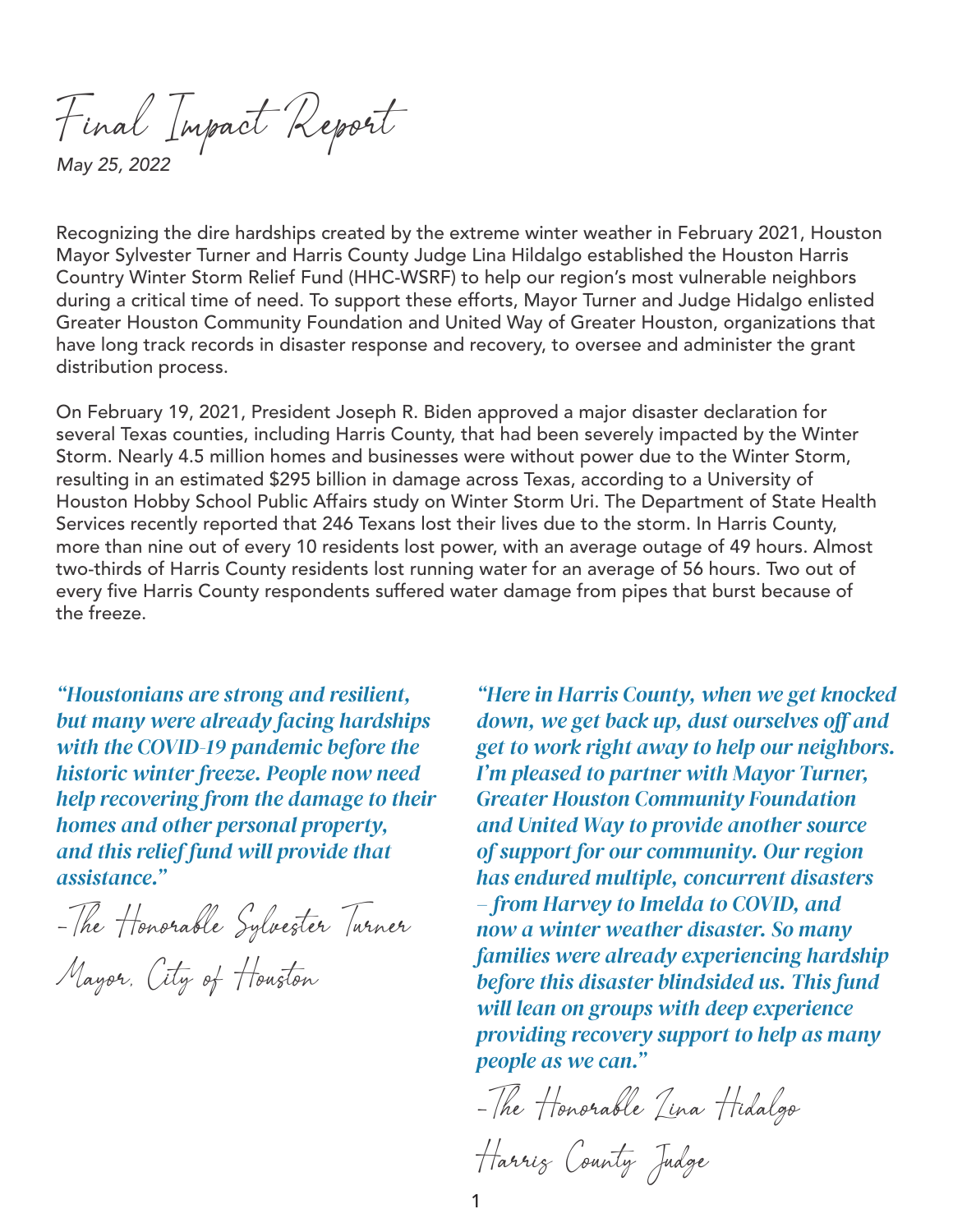About the Fund

With a fundraising-focused advisory board led by David Lesar, CenterPoint Energy President and CEO, the Fund raised a total of \$17.5 million in donations with the support of generous companies, foundations, and individuals.

The Grants Committee has disbursed all available funds through six rounds of grants to 61 unique nonprofit partners. These nonprofit partners provided critical financial resources and recovery services to vulnerable families impacted by the Winter Storm throughout the City of Houston and Harris County. Round 1 funds were quickly disbursed within four days of the Fund's establishment, the fastest pace yet for funds out to the community by either Greater Houston Community Foundation or United Way of Greater Houston. This sense of urgency remained a top principle guiding the Fund and Grants Committee.

#### GRANT AMOUNTS DISBURSED BY SERVICE AND ROUND (\$)

| <b>SERVICE</b><br><b>AREA</b>                             | <b>ROUND 1</b><br>(February 26,<br>2021 | <b>ROUND 2</b><br>(March 11.<br>2021 | <b>ROUND 3</b><br>(April 16,<br>2021 | <b>ROUND 4</b><br>(May 12,<br>2021 | <b>ROUND 5</b><br>(Aug. 3,<br>2021 | <b>ROUND 6</b><br>(Dec. 15,<br>2021 | <b>TOTAL</b><br><b>DISBURSED</b> |
|-----------------------------------------------------------|-----------------------------------------|--------------------------------------|--------------------------------------|------------------------------------|------------------------------------|-------------------------------------|----------------------------------|
| <b>Emergency</b><br><b>Financial</b><br><b>Assistance</b> | $\overline{\phantom{a}}$                | 3,700,000                            |                                      | 100,000                            | 2,032,500                          |                                     | 5,832,500                        |
| <b>Home Repair</b>                                        | 1,500,000                               | 2,200,000                            | 2,650,000                            | 2,300,000                          | 1,325,000                          | 200,000                             | 10,175,000                       |
| <b>Systems</b><br><b>Coordination</b>                     | 150,000                                 | 400,000                              |                                      | 110,000                            |                                    | 79,600                              | 739,600                          |
| <b>Total</b>                                              | 1,650,000                               | 6,300,000                            | 2,650,000                            | 2,510,000                          | 3,357,500                          | 279,600                             | 16,747,100                       |

Note: The remaining funds raised were allocated for the administration of the fund.

Round 1 Immediate Grants - February 26, 2021

The Fund invested \$1,650,000 to launch relief efforts focused on home repair assistance and coordination to support in-home repairs due to busted pipes, associated water damage, and/or due to prolonged power loss. A centralized technology platform was established to support this collaborative work through a low-barrier, common portal for applications.

Round 2 Grants - March 11, 2021

In its second round of grants, the Fund deployed \$6,300,000, which included \$3,700,000 for Emergency Financial Assistance Grants to 39 nonprofit partners, \$2,200,000 for Home Repair Grants to 10 partners, and \$400,000 in System Coordination Grants that provided increased access to home repairs for vulnerable populations and ensured quality home repairs.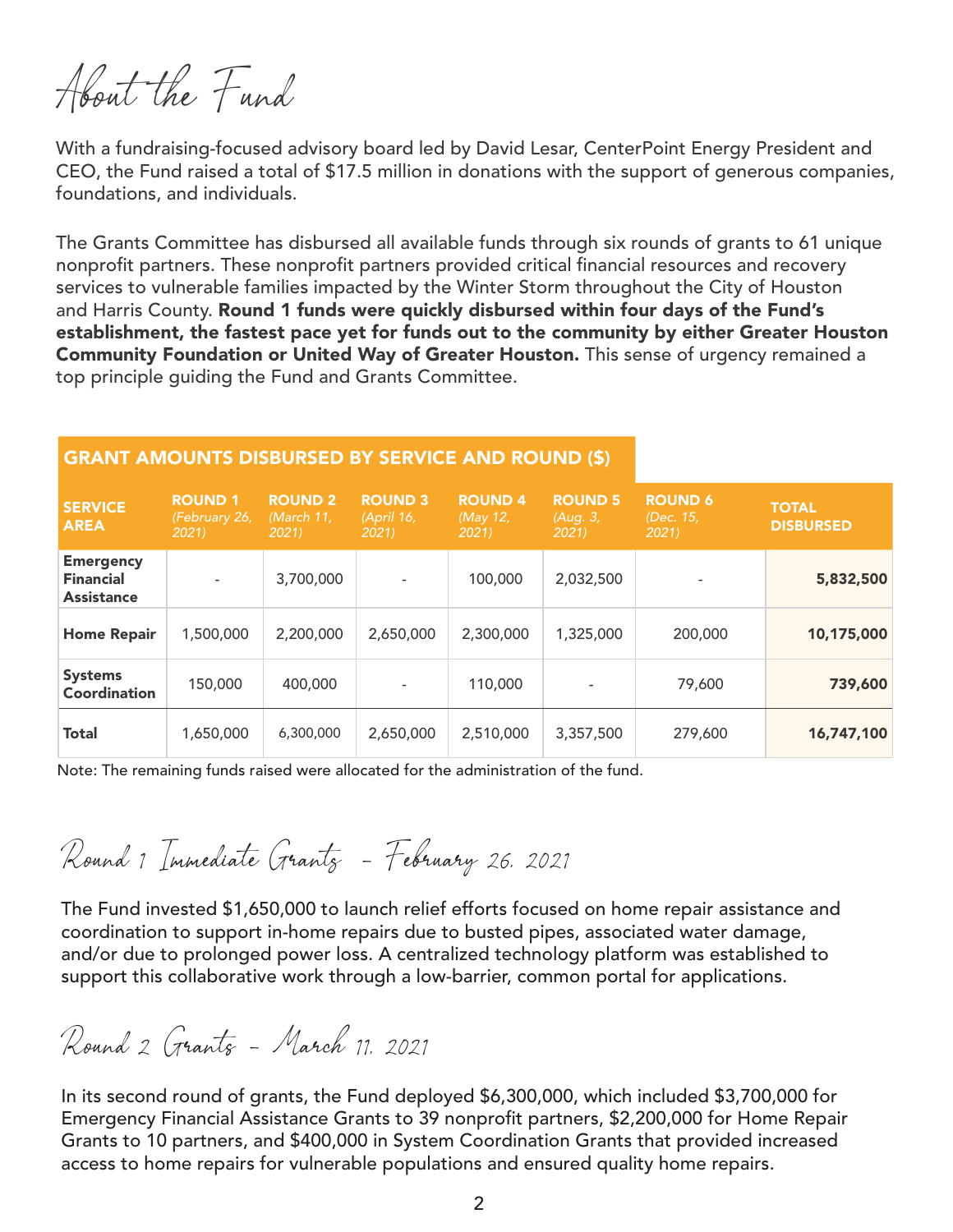Round 3 Grants - April 16, 2021

In its third round of grants, the Fund deployed \$2,650,000 for nonprofit-managed home repair to support homeowners with urgent basic home repairs due to busted pipes, associated water damage, and/or due to prolonged power loss. The agencies receiving grants have demonstrated their ability to quickly get work crews on the ground to assess and repair home damage.

Round 4 Grants - May 12, 2021

In its fourth round of grants, the Fund deployed \$2,510,000 for continued nonprofit-managed home repair and other urgent basic home repairs, flexible emergency financial assistance, unmet needs, unmet construction needs fund administration, and evaluation of the Fund. The evaluation studied the partnership and identified opportunities to strengthen the model, home repair, emergency financial assistance, and system coordination to expedite future recovery efforts.

Round 5 Grants - August 3, 2021

In its fifth round of grants, the Fund invested nearly \$3,357,500 in nonprofits supporting the most vulnerable families and individuals with home repairs and flexible emergency financial assistance. A home repair reimbursement program aimed at helping families that earn 120 percent of the area median income or below with reimbursement for minor home repairs completed immediately following the Winter Storm, reimbursement for loans or depleted savings used for home repairs after the storm, and incomplete home repairs. A special focus of this grant round was on providing emergency financial assistance through BIPOC-led, grassroots organizations that have relationships in the communities they serve and are uniquely positioned to reach vulnerable families that are less connected to social services.

Round 6 Grants - December 15, 2021

In its sixth round of grants, the Fund invested \$200,000 in a nonprofit supporting elder adults with home repairs. In addition, \$79,600 was distributed to support a program called Powered for Good. This program distributes Generac Home Power battery packs to residents in the event of long-term power outages due to a disaster or other reasons.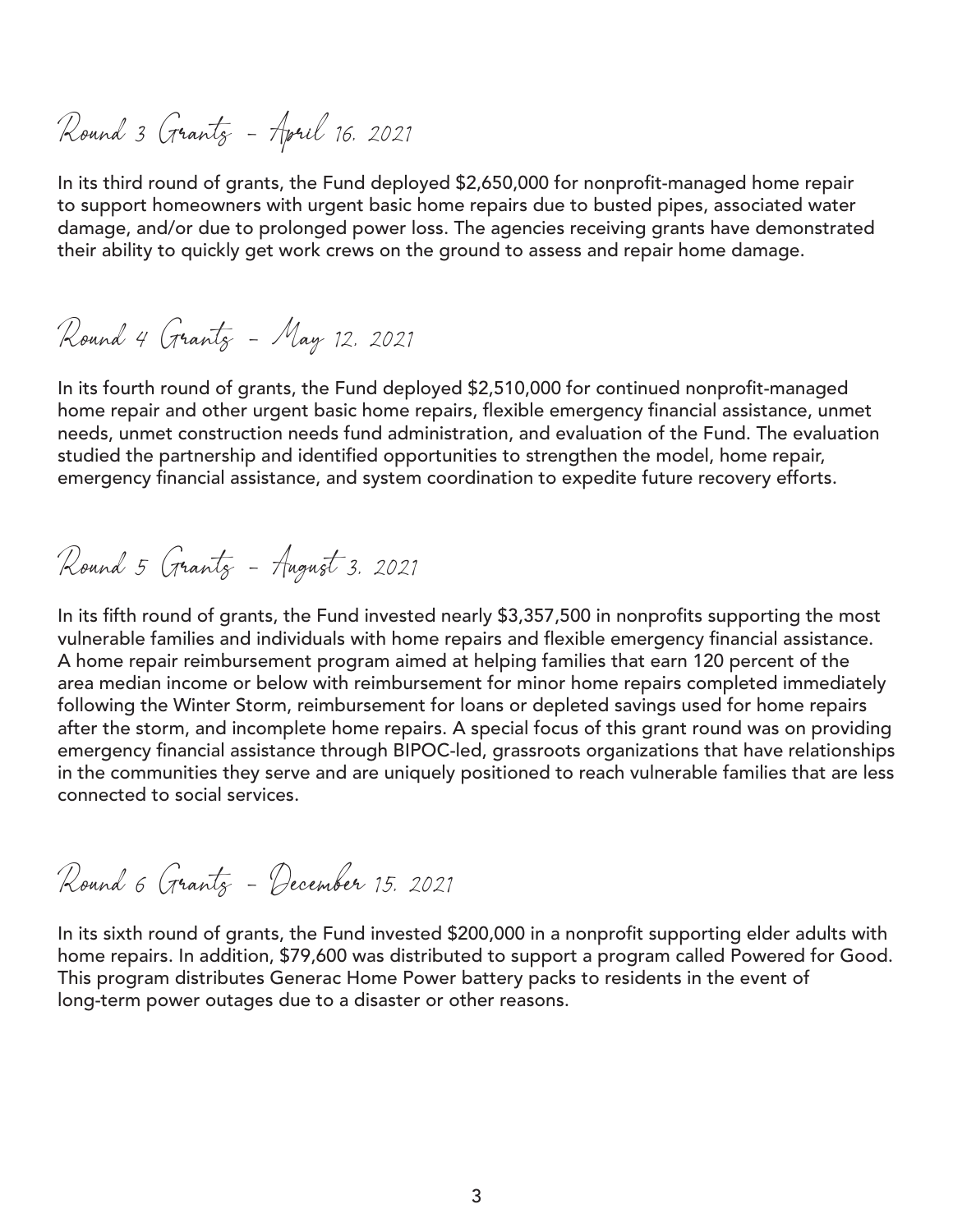Total Impact

The following information includes data on the number of individuals and households served by the HHC-WSRF by type of service and demographic characteristics. All data was provided by grantee organizations that collected information from clients to their best ability.

#### TOTAL SERVED

Through its nonprofit partners, the HHC-WSRF has provided emergency financial assistance of up to \$1,000 per household and home repairs to help families recover from busted water pipes and freeze damage to 29,010 individuals living in 9,115 households in the region.

|                                                                                                                 | <b>INDIVIDUALS</b> | <b>HOUSEHOLDS</b> |  |  |  |  |
|-----------------------------------------------------------------------------------------------------------------|--------------------|-------------------|--|--|--|--|
| <b>Emergency Financial Assistance</b>                                                                           | 24,622             | 7,643             |  |  |  |  |
| Home Repair                                                                                                     | 3,907              | 1,320             |  |  |  |  |
| Home Repair Reimbursment                                                                                        | 481                | 152               |  |  |  |  |
| <b>Total</b>                                                                                                    | 29,010             | 9,115             |  |  |  |  |
| Note: Some individuals and households received both Emergency<br>Financial Assistance and Home Repair services. |                    |                   |  |  |  |  |

#### **TOTAL UNDUPLICATED SERVED**



Emergency Financial Assistance

#### **HOUSEHOLD INCOME**

1% 60% AMI Or Lower Percent of households served by Area Median Income level 61 - 80% AMI 81 - 100% AMI 5% 94%

Note: Unknown data excluded from the analysis.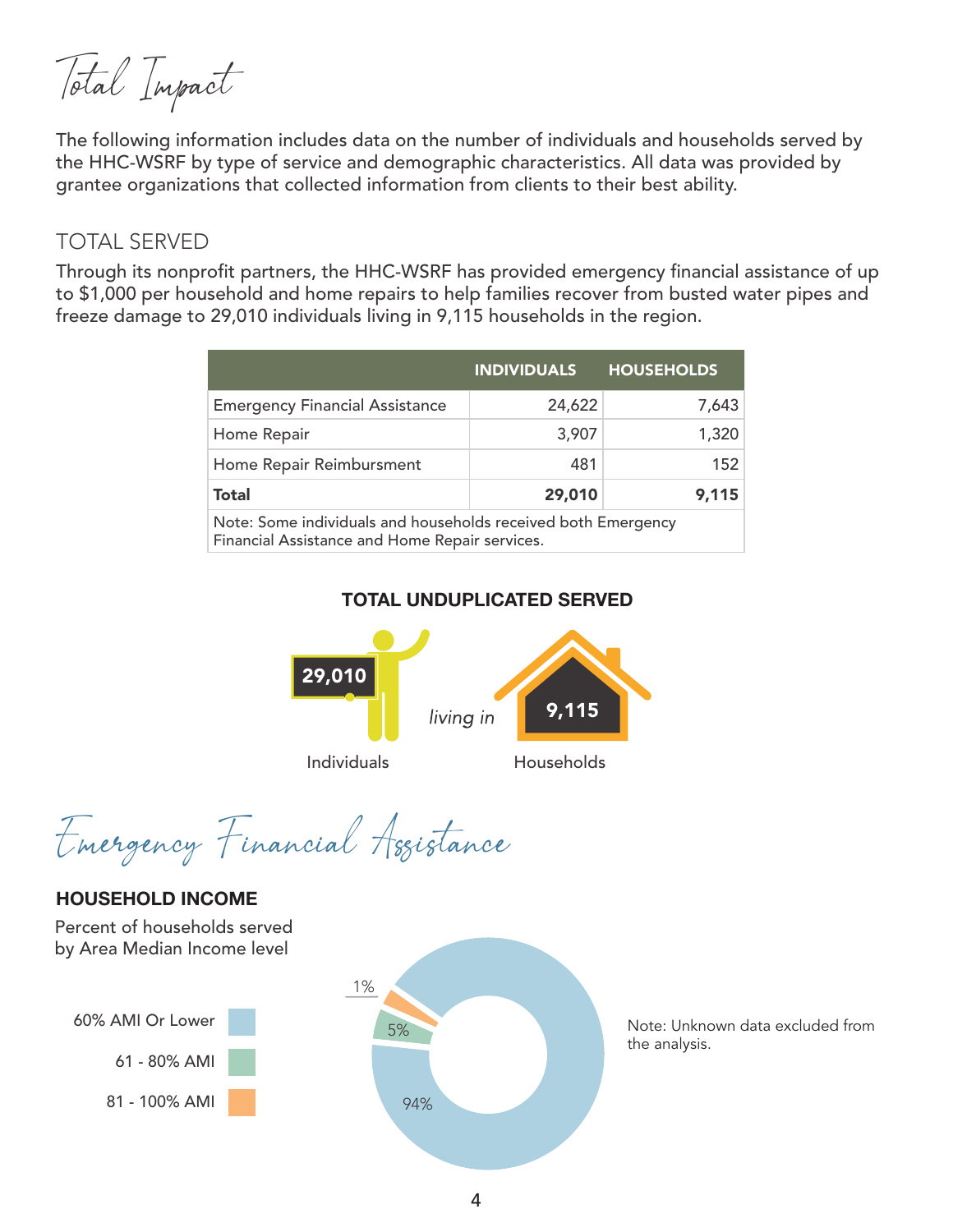Emergency Financial Assistance Continued

**AGE**





Note: Unknown data excluded from the analysis.

### **RACE/ETHNICITY**

Percent of individuals served by race/ethnicity



*.* Note: Unknown data excluded from the analysis.

## **LIVING SITUATION**

Percent of households served



Note: Unknown data excluded from the analysis.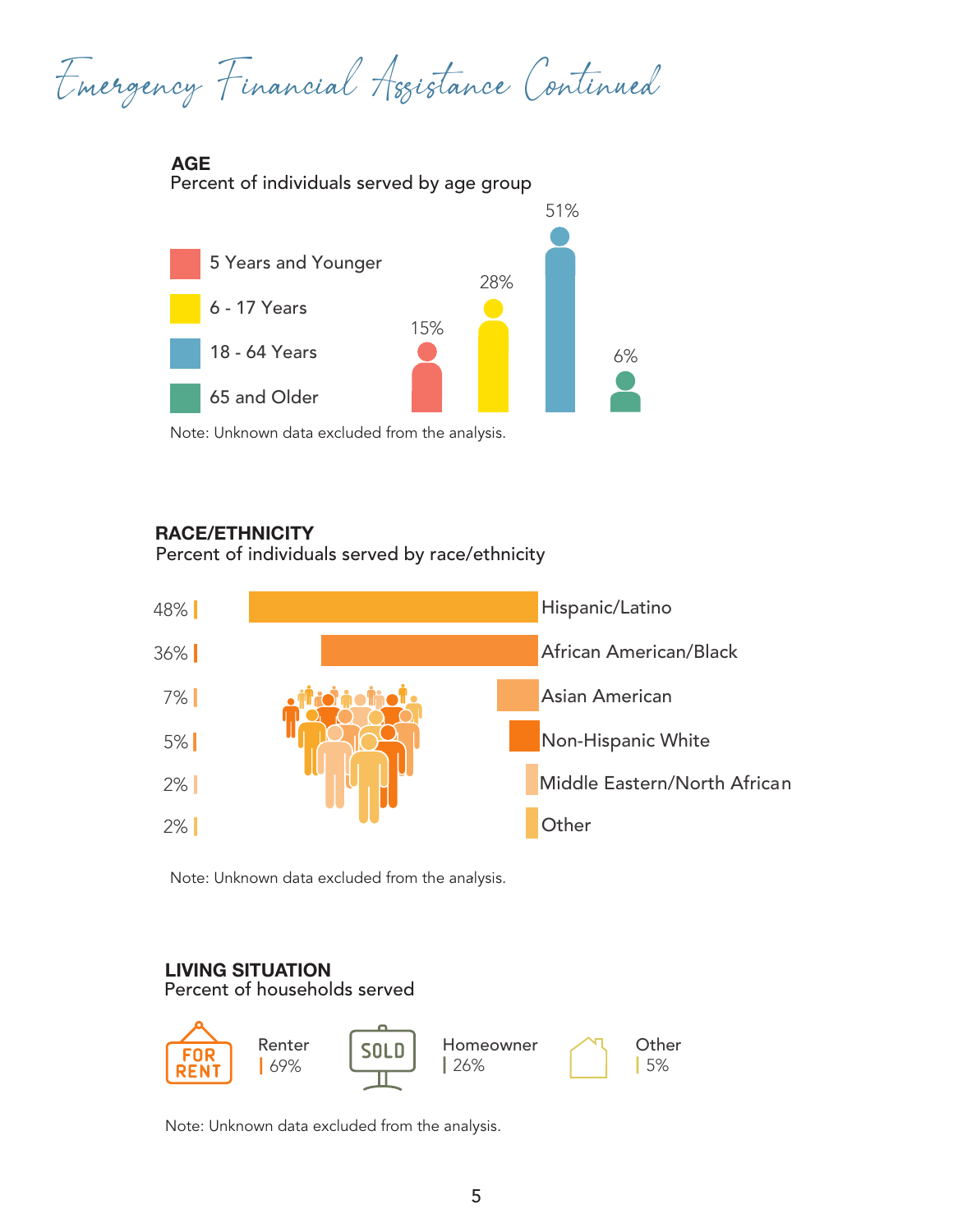## **VULNERABLE POPULATIONS**

Research has shown that the effects of disasters disproportionately impact some population groups. At the same time, these groups are the least likely to have access to resources and receive assistance to recover. The HHC-WSRF Grants Committee prioritized assistance for the most vulnerable groups, identified below.



Note: Clients had the option to select more than one characteristic or none. Clients who selected more than one characteristic are included in each category.

\* Denotes data by household only

Client Story

After her husband passed away at the end of February 2021, Josefina was left with significant damage to her home from the Winter Storm and three children, ages 3, 5, and 8. With the support of the HHC-WSRF, members of the Houston Responds team helped Josefina and her family find hope during one of the most challenging times in their lives. They were able to repair over \$6,000 worth of damages, including areas in their kitchen, bathroom, attic, and roof. In addition, the team helped with mold remediation and delivered new flooring. The family was extremely grateful for the support they received during an incredibly tough time. - Houston Responds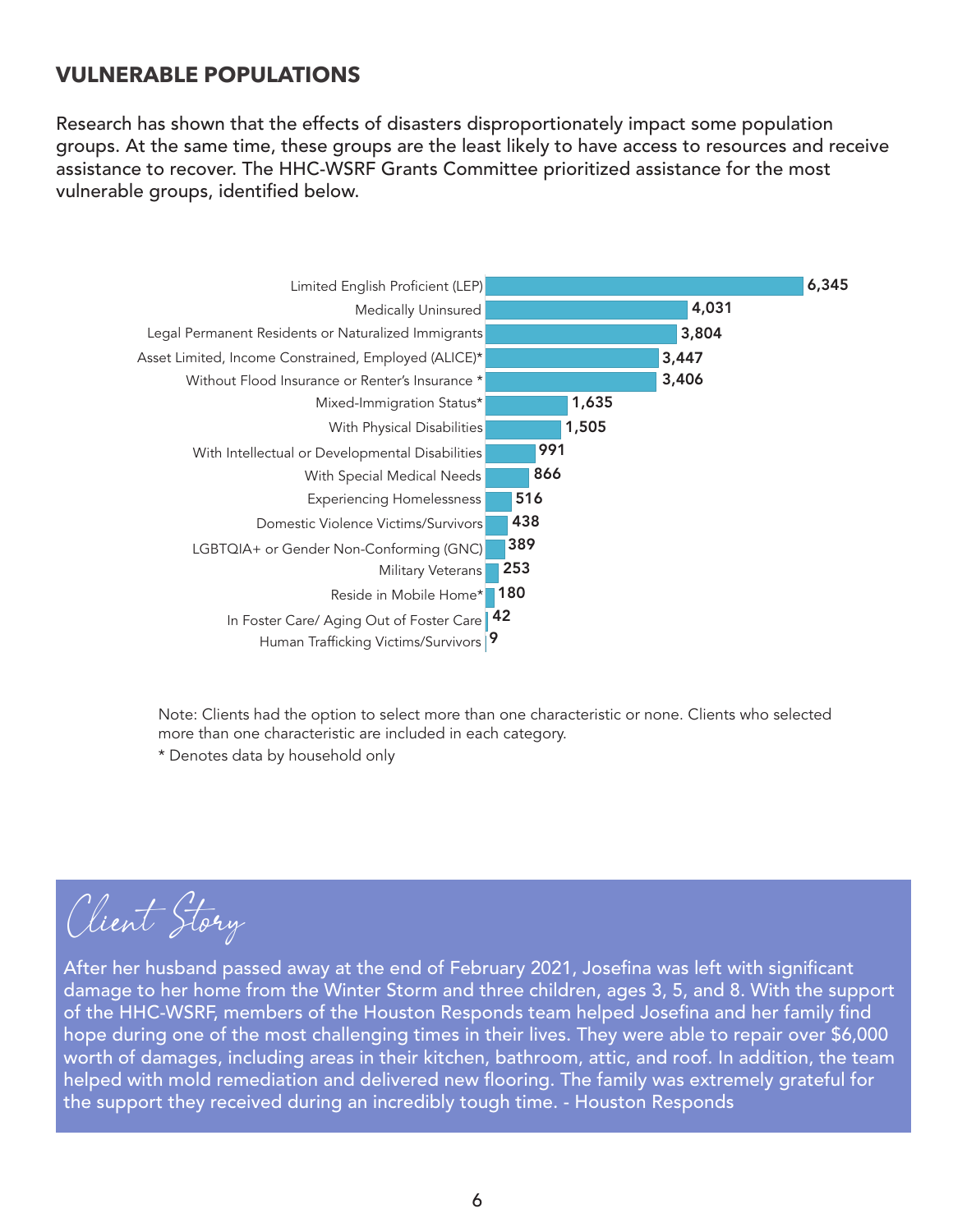Home Repair

In partnership with Connective and 19 home repair partners, including sub-grantees, 1,320 homes belonging to low-income families have been restored and an additional 152 low-income households received reimbursement for home repairs throughout the City of Houston and Harris County. The data reflect the demographics of households served for completed home repair projects.

Client Story

In working with individuals, we ensure they feel comfortable and confident throughout the home repair process. This means contractors are vetted by us but ultimately chosen by the homeowner as they lead their project. When we met Ms. Nguyen, she shared with us the damage her home's plumbing had faced following the Winter Storm and how she had been living without access to hot water. Ms. Nguyen was actively involved in her project and played a vital role in ensuring continual progress. One day, some of the contractors noticed that Ms. Nguyen's shoes were several sizes too big. They decided to purchase a new pair of shoes for her, which she received and was incredibly grateful for. While not every project will have this type of encounter, we believe that lifting homeowners as leaders can make an incredible difference.

- Attack Poverty

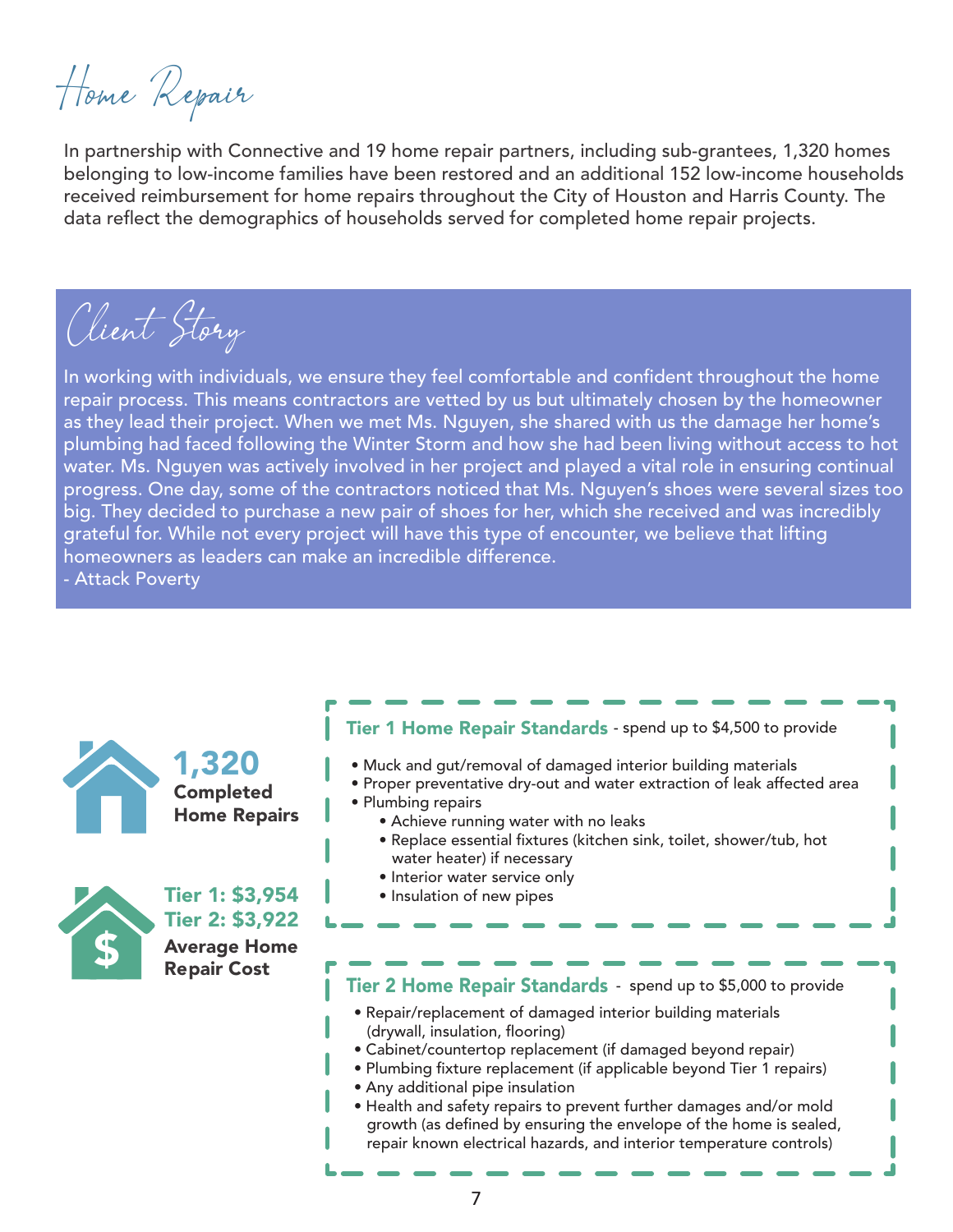# **Income Level**



Note: Data for 152 homes that received reimbursement.

Area Median Income (AMI) is a commonly used economic measure that depends on household size and accounts for a region's cost of living. For example, AMI for a family of four in the Houston Metropolitan Statistical Area in 2021 was \$78,800.

| <b>Household Size</b>                     |                           | <b>Housing Type</b>                                                                |           | <b>Ability to Afford</b><br><b>Insurance Deductible</b>              |
|-------------------------------------------|---------------------------|------------------------------------------------------------------------------------|-----------|----------------------------------------------------------------------|
| Three 16%<br>Four 13%<br>Five or More 20% | One 30%<br>Two <b>21%</b> | Single Family Households<br>Mobile Homes, Townhomes,<br>Duplex/Fourplex, or Condos | 94%<br>6% | 46% of homeowners have insurance<br>82% cannot afford the deductible |

Note: Data for 1,274 homes managed through Connective's portal only.

Impact Initiatives

Note: Data for 1,274 homes managed through Connective's portal only.

Within days of the HHC-WSRF being established, Greater Houston Community Foundation and United Way of Greater Houston started disbursing funds. Initially, HHC-WSRF was designed to help families throughout Houston and Harris County recover and to support nonprofits that can help residents with basic needs, such as plumbing, home repairs, and temporary housing. As time progressed and specific areas of need became more prevalent, we established four different funds with specific initiatives.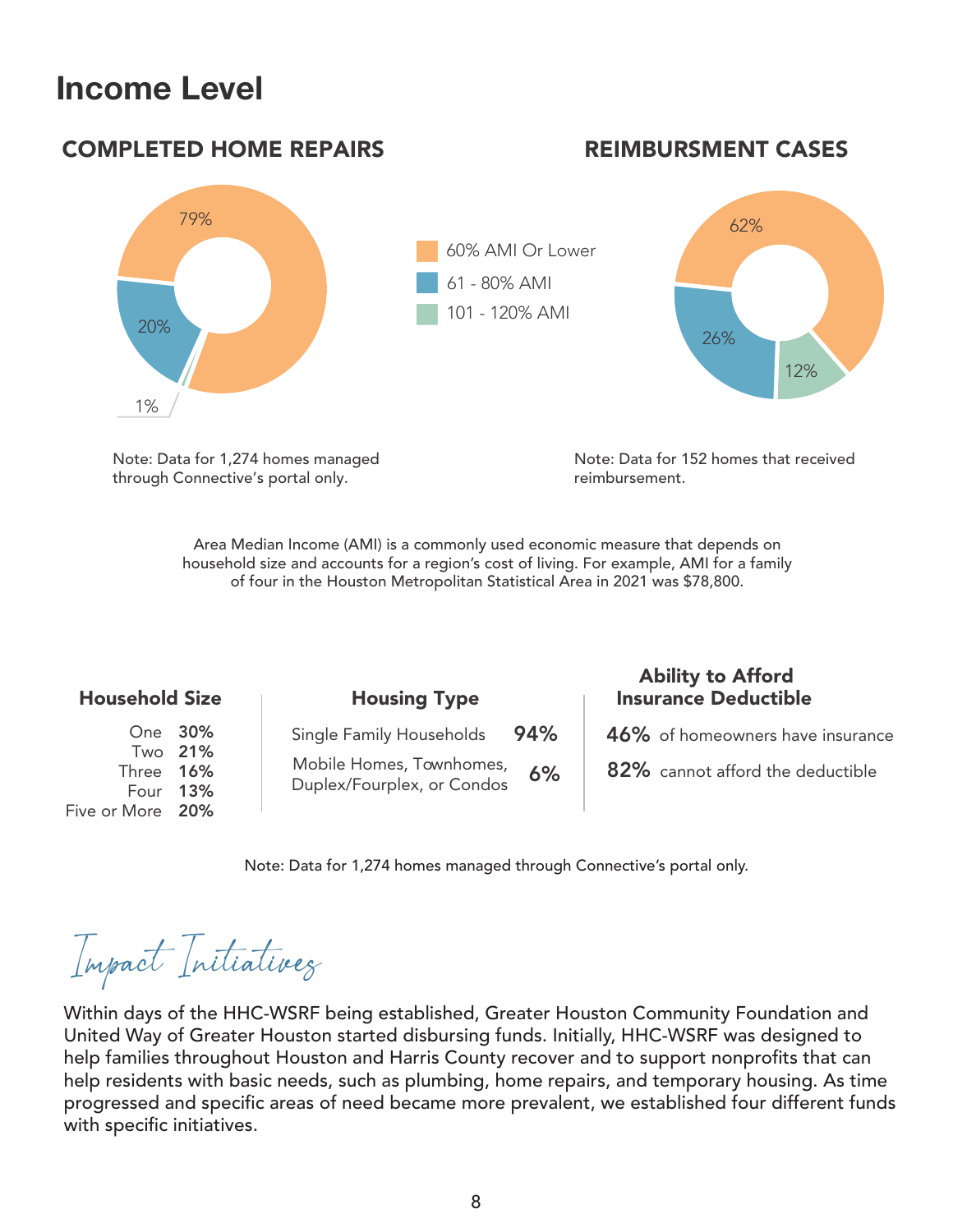Construction Unmet Needs Fund

The Construction Unmet Needs Fund provided home repair partners with additional financial resources to serve vulnerable families with more substantial repairs that exceeded the \$15,000 limit per household. Connective was the Fund administrator and was authorized to approve home repairs between \$15,000 and \$25,000 to complete complicated cases where highly vulnerable households experienced significant damage. Avenue acted as the fiscal agent to support the payment process to cover additional home repair costs. This allowed the number of repaired homes to increase and helped those who experienced unexpected cost increases due to additional damage or complexities discovered during construction.



Note: Six homes had two repairs funded by the Construction Unmet Needs Fund

## Strategic Partners: Connective and Avenue

About Connective: Connective works to transform social services into a more connected, empathetic, and accessible system. By partnering with communities, they can design and deliver social service programs, develop cutting-edge technology tools for service providers, and lead communitywide change. Connective aspires to eliminate states of crisis for communities in need so that people can thrive.

connective

About Avenue: Avenue is a builder of homes and communities in Houston, Texas. They strive to make smart investments in people and places that promote vibrant, inclusive neighborhoods and strengthen Houston. Specifically, they build affordable homes for purchase and rent, provide education and coaching that help families build assets for the long term, and support robust community engagement programs that promote resident leadership and improved quality of life for all Houstonians.

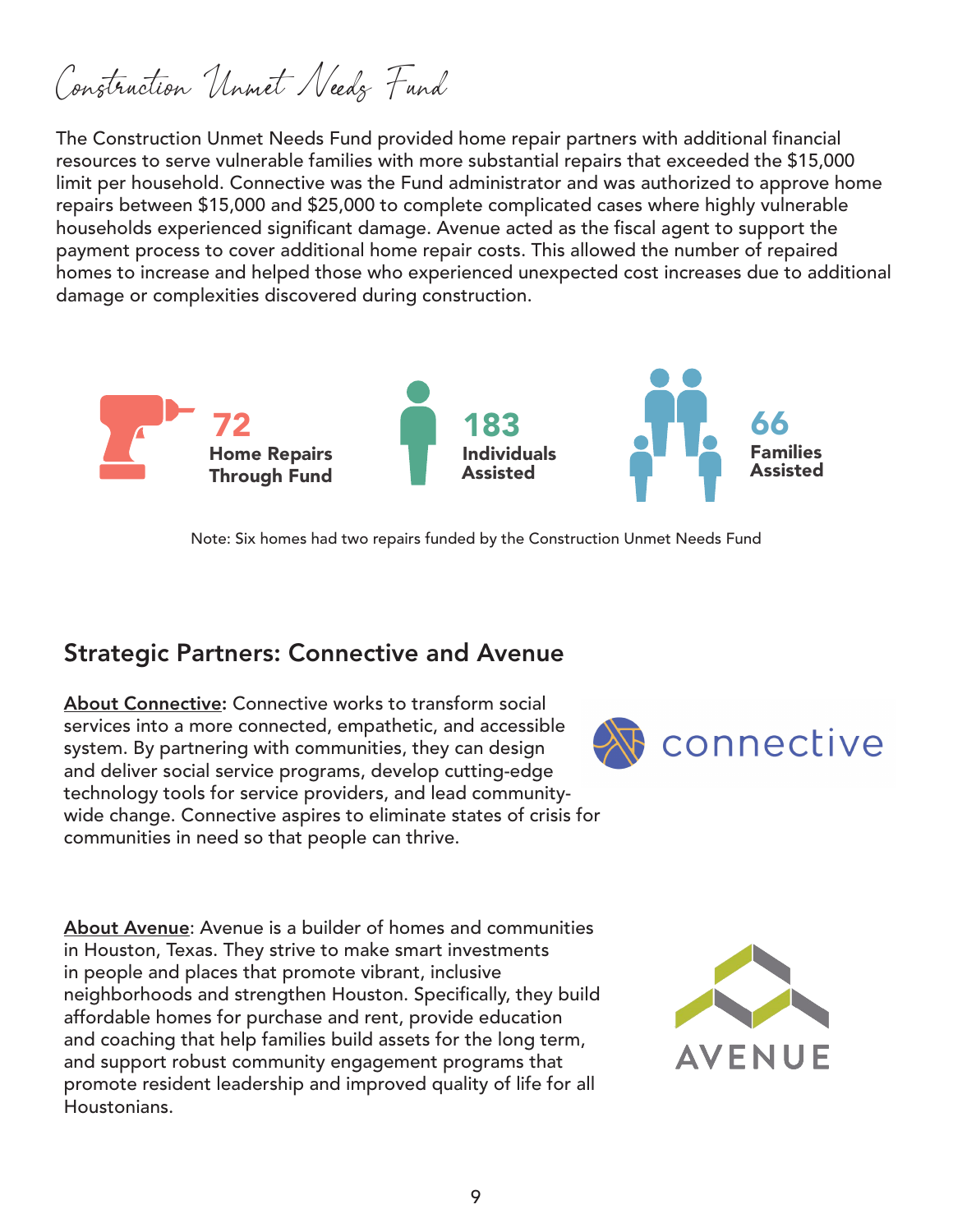Client Story

We worked with the daughter of a 78-year-old lady whose house was flooded during the freeze. She wasn't home during the freeze, so the water leaks extensively damaged the home. BakerRipley was able to re-pipe the house and use Tier 2 and Construction Unmet Needs Fund to make significant repairs to the sheetrock and bathroom. The mother and daughter were pleased and thankful for the assistance after the devastating damage from the leaking pipes. – BakerRipley

Complex Unmet Needs Assistance Fund

The Winter Storm Complex Unmet Needs Assistance Fund was an additional resource for families with unmet or complex needs who needed assistance or flexible financial assistance beyond what was available through other resources.



#### Types of assistance include, but are not limited to:

- Homeowner insurance deductibles
- Damage and first-month rent deposits for renters re-locating
- Temporary housing (hotel/extended stay)
- Moving costs (movers)
- Temporary storage
- Utility assistance
- Replacement of furniture or other essentials
- Other items damaged/lost due to the Winter Storm

#### Eligibility & Qualifications:

- Impacted by the 2021 Winter Storm between February 13-17, 2021, and its aftermath
- Reside within: Houston City Limits or Harris County
- Document annual income less than 80% Area Median Income plus one factor of vulnerability (elderly, person with a disability, US Veteran, young children in the home, etc.)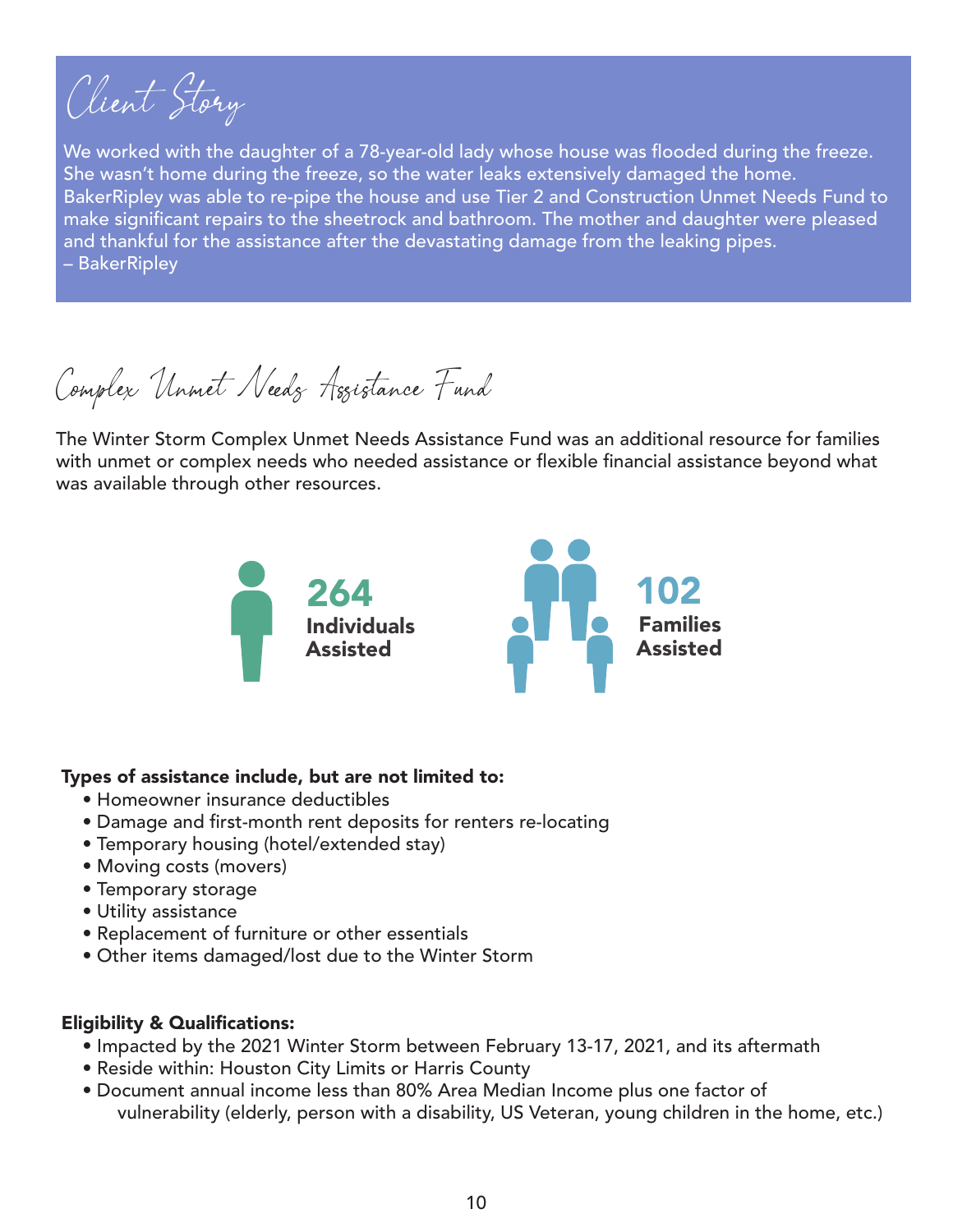# Strategic Partner: Memorial Assistance Ministries

About Memorial Assistance Ministries (MAM): MAM offers a range of programs focused on building financially stable families, a stronger workforce, and healthy, supportive communities. MAM sees the potential of everyone that walks through its doors, even if they do not realize it themselves. MAM works with individuals to help them gain the strength to ask for help and fight through their current crisis. MAM staff and volunteers do their best to ensure clients can move on from an immediate problem and work toward a bright future for themselves and their families. They believe that stable families and supportive communities are at the heart of making Houston a great place to work, play, and grow.



Client Story

MAM worked with a 65-year-old retiree who lives on Social Security. She experienced burst pipes that flooded her bathroom and damaged the walls and flooring. She was worried her needs were so great that she would not qualify for this opportunity. MAM case managers assured her they would provide assistance to help with repairs. She used funds granted to pay her insurance deductible. The following message was received from the client:

"I wanted to tell you how much I appreciate your hard work. This has been a scary time for me as I am all alone. The plumbing and sheetrock have been repaired in my home, and I am so thankful! We don't often appreciate what we have (water) until it is taken away. I don't know what I would have done without you!"

Home Repair and Home Repair Reimbursement Fund

The Houston Harris County Winter Storm Relief Fund launched a \$1 million program to support households that had suffered financial losses due to out-of-pocket home repairs or were still in need of repairs to fully recover. This program was launched with recognition that many low- and middle-income families did what was necessary to quickly repair their homes, including depleting their savings, taking on debt, and/or completing minimum repairs due to limited funds available. Home Repair and Home Repair Reimbursement Assistance was designated for families within the City of Houston and/or Harris County impacted by the Winter Storm that met specific income guidelines. Funds served low- and moderate-income families that have an income at or below 120 percent of the Area Median Income.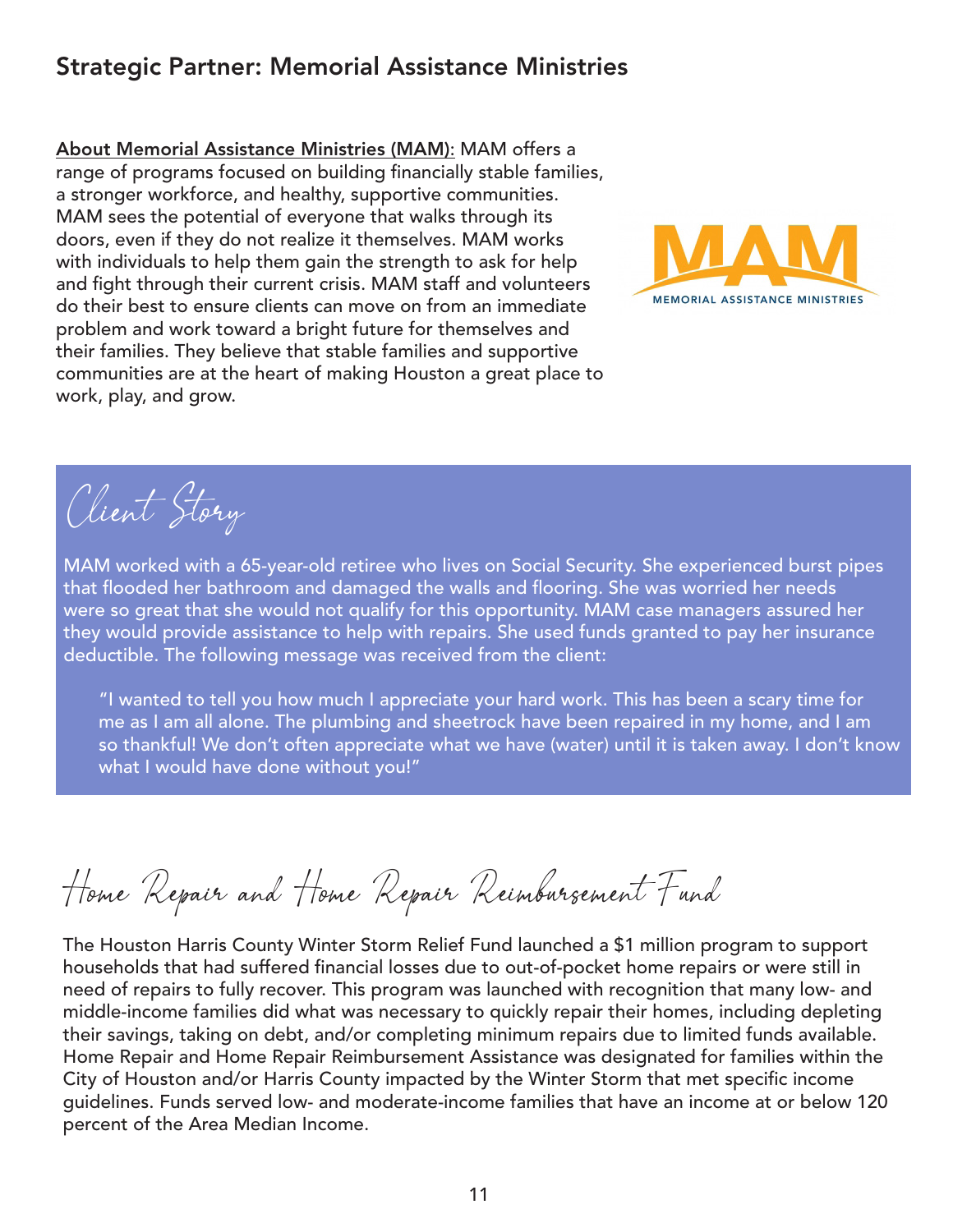Reimbursement: Categorized as submission of receipts for out-of-pocket expenses relating to Winter Storm home repair or depleted savings of up to \$5,000.

Home Repair: Categorized as getting assistance from a nonprofit agency to repair home damage from the Winter Storm, getting help for cleanup, remediation, and emergency plumbing repairs.



Client Story

"I want to give a huge THANK YOU to everyone involved in the repairs for my mom. The plumbers showed up this past Saturday and worked tirelessly throughout the day. By evening time that very same day, my mom was finally able to take a warm shower with normal water pressure and no dirty, rusty water coming through the lines! She has dialysis three days per week and is in end-stage kidney & heart failure, her 79th birthday is [coming up], and she said she's ready because she feels so clean and proud! Clean running water in a home is important, especially for the elderly; without everyone's help from the application process to plumbers, none of this would have been possible, bless y'all!" – Client from Tejano Center

# Powered for Good

Powered for Good was funded as a pilot program to provide a valuable resource to residents suffering from a severe or critical illness that requires continuous electrical power. The Houston Advanced Research Center (HARC) and three partnering agencies – The Women's Home, West Street Recovery, and Harris County Community Services Department – are committed to distributing Generac Home Power battery packs to residents in the event of long-term power outages due to a disaster or other reasons. The model is based on a lending library, and residents must reside in Harris County. HARC will lead the overall coordination of the partners and evaluation of the pilot effort should another long-term power outage occur.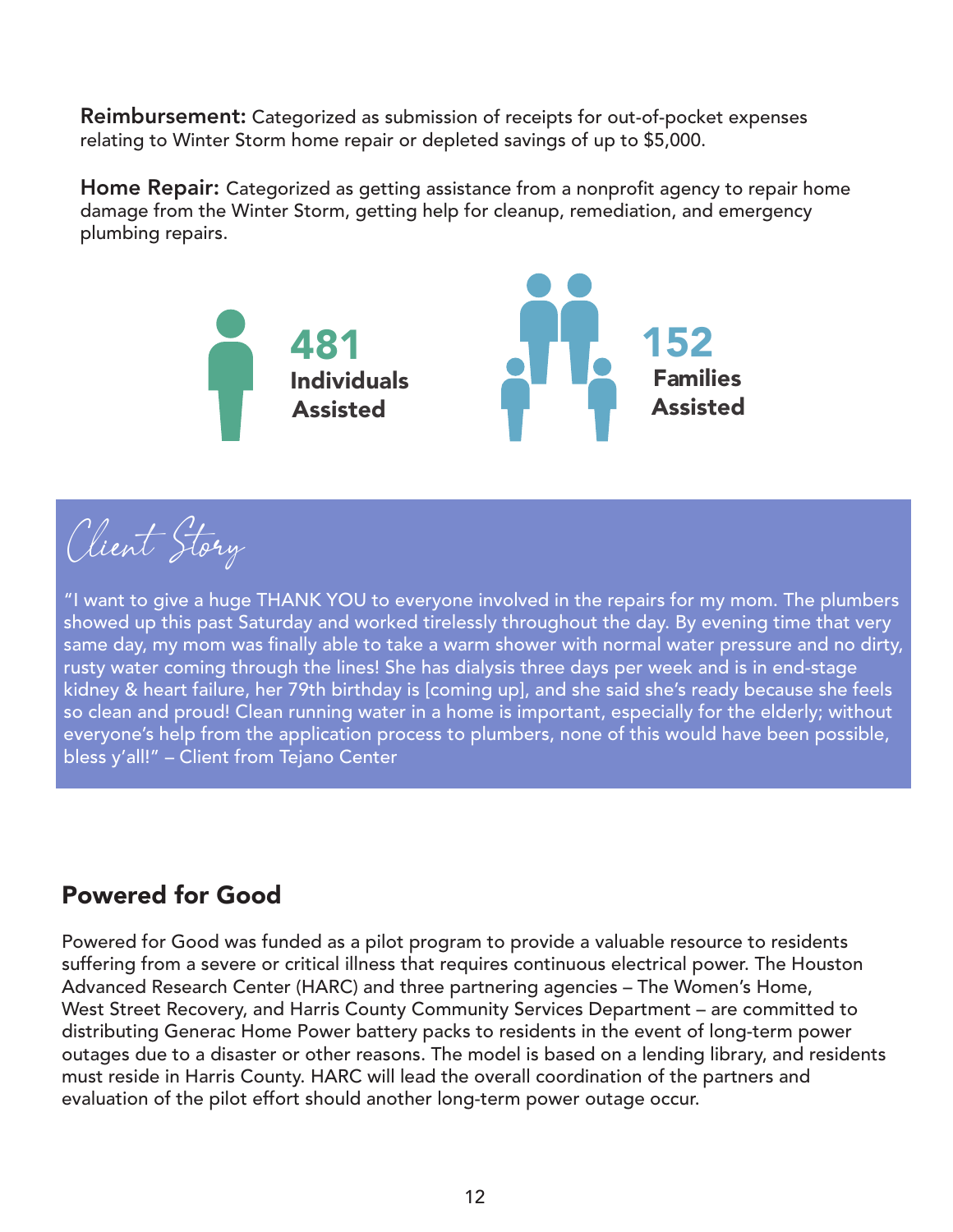# Strategic Partner: Houston Advanced Research Center (HARC)



HARC's mission is to provide independent analysis on energy, air, and water issues to people seeking scientific answers and to operate as a research hub to find solutions for a sustainable future.



**The Powered for Good initiative is equipped to distribute 350 Generac Home Power battery packs in a long-term power outage due to a disaster or other reasons.**

Should Harris County face another long-term power outage due to a disaster or other reasons, in partnership with three agencies, HARC will help coordinate this lending effort enabling Houstonians to maintain a semblance of normalcy during difficult times.

Client Solution

"We found a significant need for energy resilience in low-income communities. Our solution was to develop a micro solar+ battery storage program that can provide the necessary power to basic appliances to ensure people have the resources they need during a power outage. Our focus is on medically vulnerable populations or those who do not have access to it in shelters. The partnership with the Houston Harris County Winter Storm Relief Fund enabled us to scale our efforts to reach a much larger population – now more people have access to this vital resource." - Gavin Dillingham, Ph.D., Vice President of Research at Houston Advanced Research Center.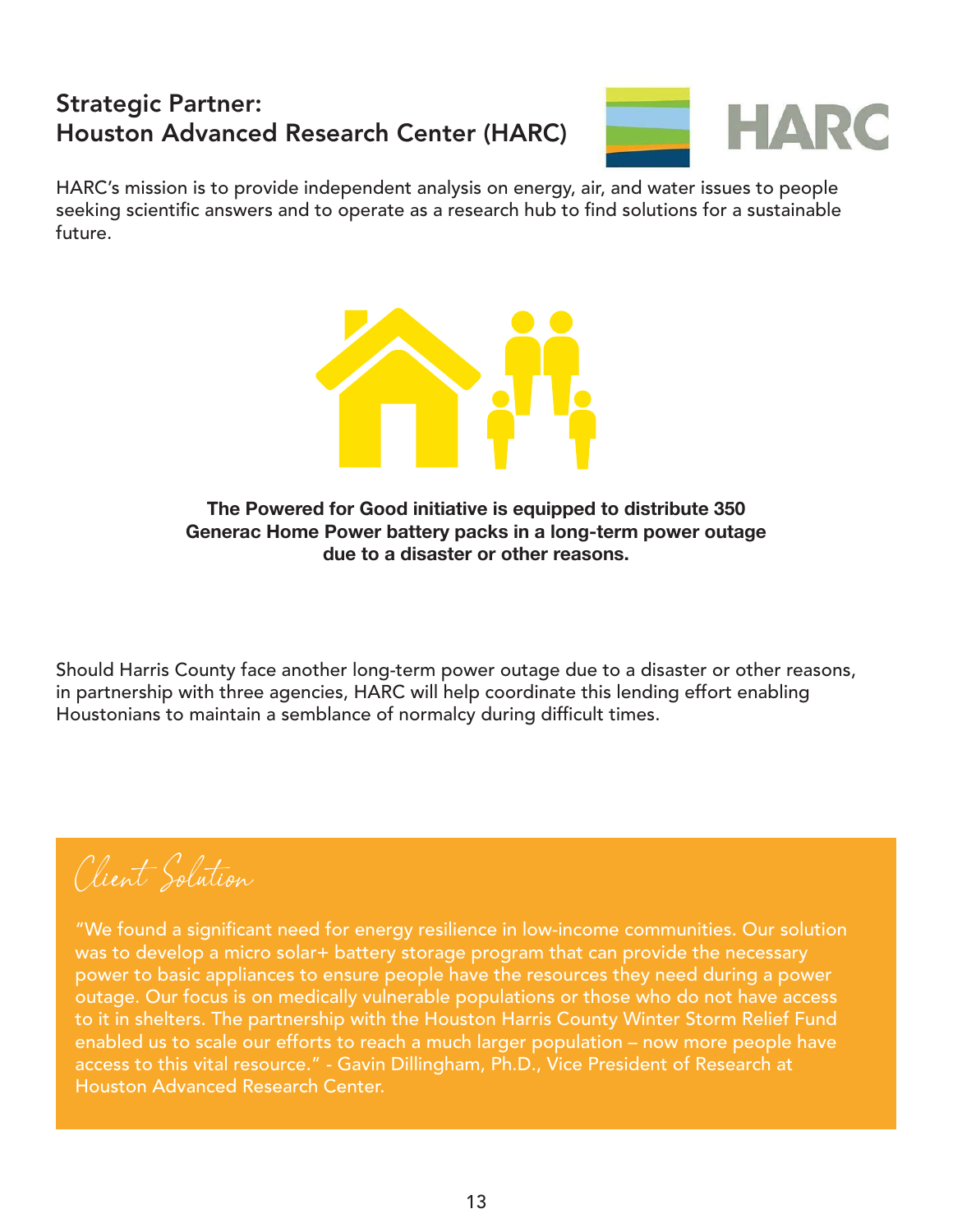Advisory Board and Grants Committee

# Houstonians Who Implement.

## Advisory Board

An advisory board led fundraising efforts to support the Grants Committee in distributing funding to nonprofit partners with a laser-like focus on home repair, related relief, and recovery efforts. Mayor Turner and Judge Hidalgo each appointed four advisory board members.

Chair: David Lesar, CenterPoint Energy Ric Campo, Camden Property Trust Jim Crane, Houston Astros Bill Jackson, Harris County Precinct 4 Jason Johnson, MetroNational Scott McClelland, H-E-B Cal McNair, Houston Texans Jacob Monty, Monty & Ramirez LLP Gretchen Watkins, Shell Oil Company

## Grants Committee

The Grants Committee developed and executed a grant making strategy and approved grants to nonprofit partners. This committee was supported by staff and philanthropic professionals.

Tony Chase, ChaseSource LP, Greater Houston Community Foundation Board Donna Sims Wilson, Kah Capital Management, United Way of Greater Houston Board Laura Jaramillo, Local Initiatives Support Corporation (LISC), Greater Houston Community Foundation Board Y. Ping Sun, Rice University, Yetter Coleman LLP, United Way of Greater Houston Board Renee Wizig-Barrios, Jewish Federation of Greater Houston, Greater Houston Community Foundation Mary Vazquez, United Way of Greater Houston Diana Zarzuelo, Greater Houston Community Foundation Angel Harris, United Way of Greater Houston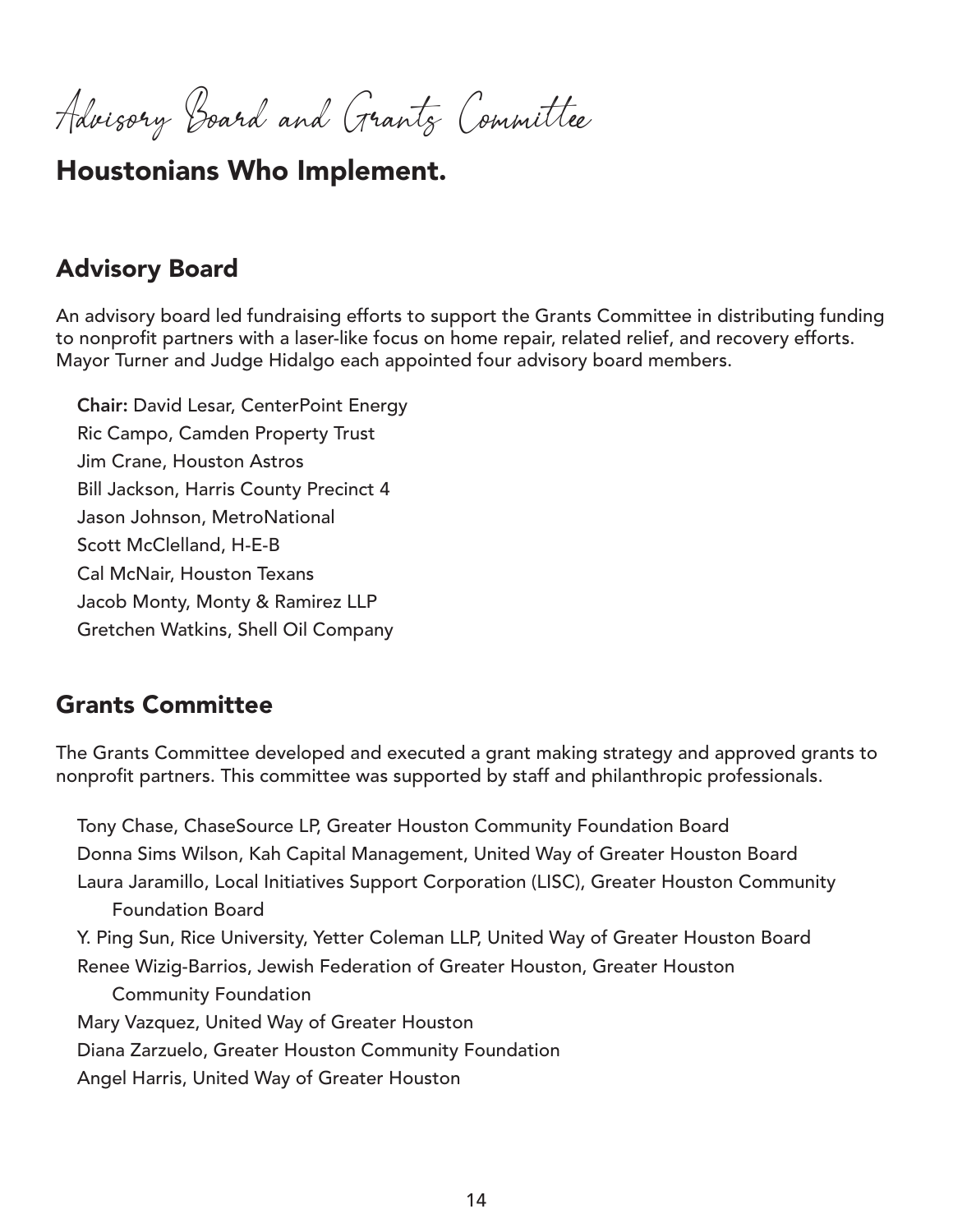Supporting Houston and Harris County

# Houstonians Who Support.

Our sincere thanks go to all the generous organizations and individuals who contributed to the Houston Harris County Winter Storm Relief Fund. Together, we helped vulnerable individuals and families recover from this crisis.



We are so grateful to CenterPoint Energy for their generous lead gift of \$1,000,000 to help launch the Houston Harris County Winter Storm Relief Fund.



We also thank the following organizations and individuals who contributed significant gifts to support this effort.

# \$1,000,000 +

**CenterPoint Energy Hess Corporation Quanta Services, Inc. Anonymous** 

# \$500,000 - \$999,999

**Calpine H-E-B Reliant, an NRG company Shell Oil Company The Astros Foundation The Weekley Family Wood Next Fund** 

# \$250,000 - \$499,999

**Aramco Americas BHP\* Blue Cross and Blue Shield of Texas bp America Hearst Houston Texans and Janice McNair LyondellBasell Phillips 66 The JPB Foundation William Randolph Hearst Foundation Anonymous**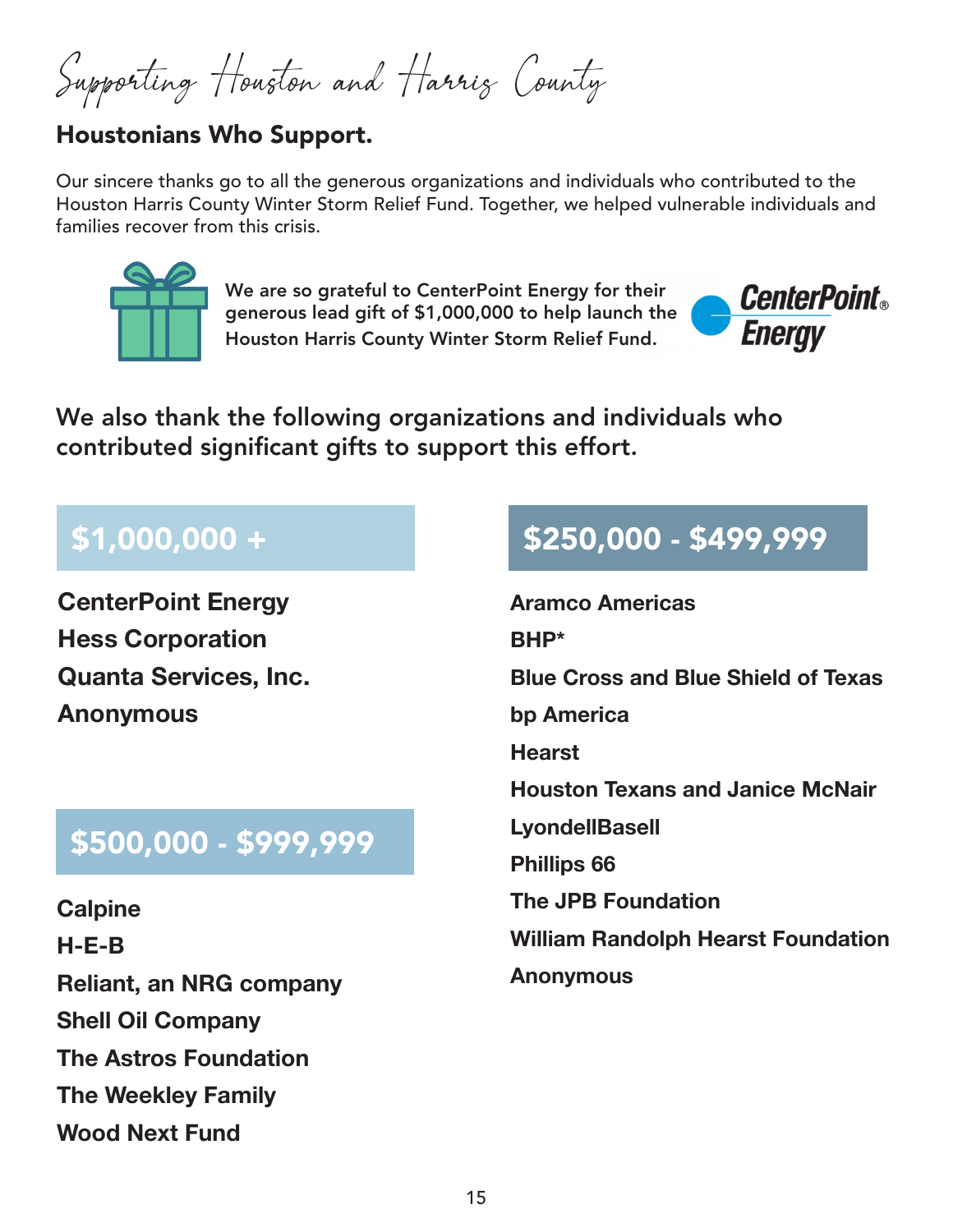# $$100,000 - $249,999$  \$25,000 - \$99,999

**Accenture Bank of America Foundation Bechtel Group Foundation Camden Builders, Inc Comcast NBCUniversal Cyvia and Melvyn Wolff Family Foundation Deloitte Doug and Sarah Foshee Enbridge Indianapolis Colts, Jacksonville Jaguars, Tennessee Titans, and the NFL Foundation Itron, Inc. Keith & Sandy Oden Kinder Morgan Foundation Kroger Mo and Ric Campo Port Houston Randa & K.C. Weiner Robert R. and Kay M. Onstead Foundation Sempra Energy Foundation Stacy & Jason Johnson; Metro National Corporation Susie and Tommy Smith The Embassy of the State of Qatar in the U.S. The Powell Foundation Wells Fargo Westlake Chemical Corporation and the T. T. and W. F. Chao Foundation** 

**Annie & Bob Graham AT&T Burns & McDonnell Foundation Central Moloney, Inc. Gap Foundation Halliburton Charitable Foundation HCA Healthcare and HCA Healthcare Gulf Coast Division Irby, A Sonepar Company JBA Houston Foundation, Inc. Lesar Family Foundation Love Advertising, Inc. MRC Global National Basketball Association (NBA) Patti and Richard Everett PwC Charitable Foundation, Inc. S&P Global Foundation Schlumberger Siebert Williams Shank Foundation Spotlight Energy, LLC The Allstate Foundation Toyota Motor North America UnitedHealthcare USIC, LLC** 

#### Additional support provided by:

Brookfield Properties Hewlett Packard Enterprise Foundation just keep livin Foundation Texas Relief Fund Russell Westbrook Why Not? Foundation The Florence and William K. McGee, Jr. Family Foundation Anonymous

\*Donation was made to United Way of Greater Houston with a portion designated to the Houston Harris County Winter Storm Relief Fund. The donation total includes funds that have been designated to assist those impacted by the Winter Storm in Fort Bend, Montgomery, and/or Waller counties.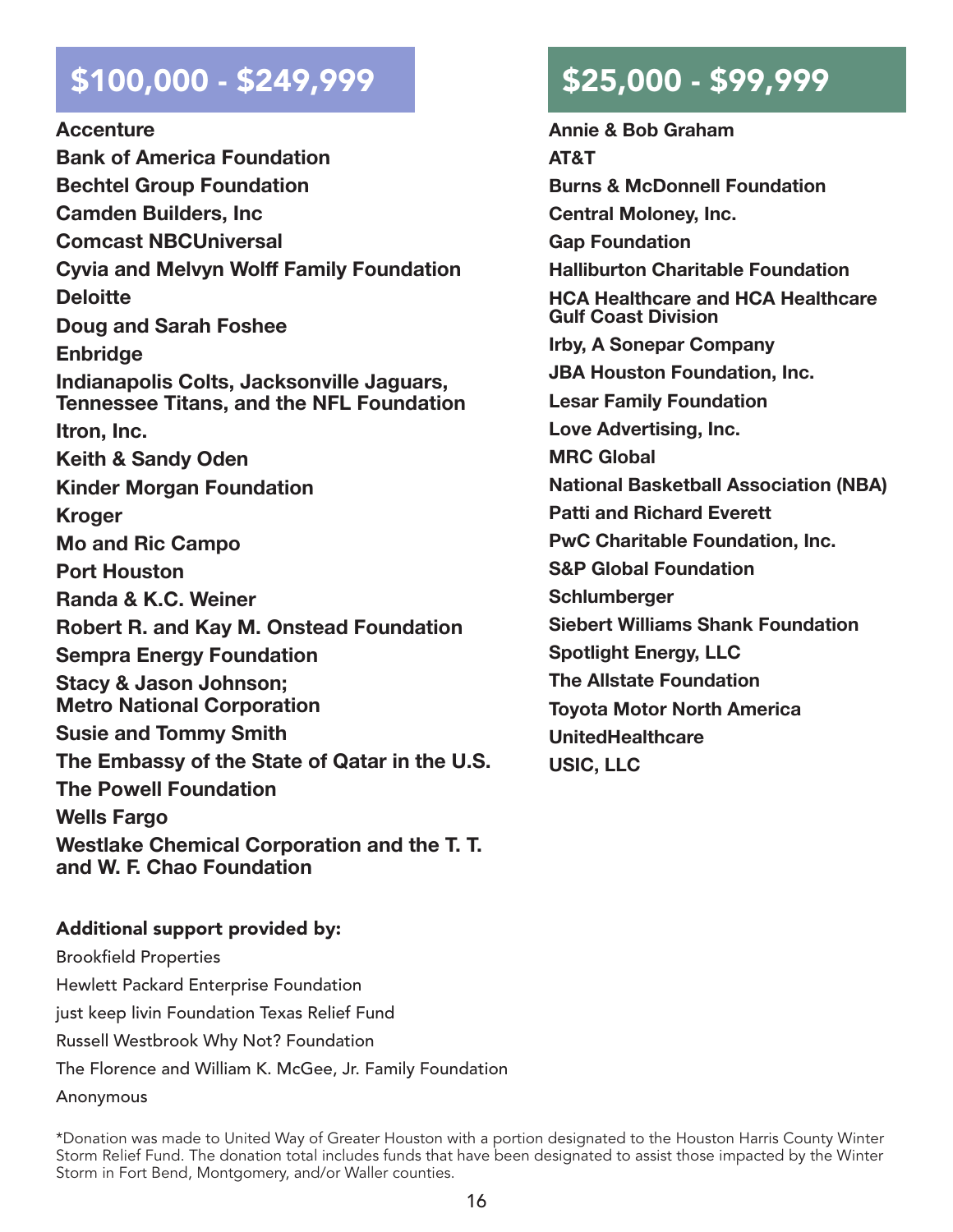Nonprofit Partners

# Houstonians Who Execute.

Below is a list of nonprofit organizations listed alphabetically that received grants from HHC-WSRF. Some of the nonprofits listed below were grantees during multiple rounds of the fund.

Alliance for Multicultural Community Services Anita D. Designer Foundation Attack Poverty Avenue CDC **BakerRipley** Betterment Project & Al-Noor Society of Greater Houston Boat People SOS Catholic Charities of the Archdiocese of Galveston-Houston Change Happens Chinese Community Center City of Houston - Complete Communities Investment Fund City of Houston Health Department - Area Agency on Aging Communities In Schools of Houston Community Family Centers **Connective** Daya East Harris County Empowerment Council Easter Seals of Greater Houston Eight Million Stories Epiphany Community Health Outreach Services Fe y Justicia Fifth Ward CRC Free Indeed Community Works Habitat for Humanity Northwest Harris County Harris County Community Services Department Hope Disaster Recovery Houston Area Research Center Houston Area Urban League Houston Immigration Legal Services Collaborative Houston Responds

Humble Area Assistance Ministries Interfaith Caring Ministries Interfaith Ministries for Greater Houston Islamic Circle of North America Islamic Society of Greater Houston Jewish Family Service Katy Christian Ministries Katy Responds Living Hope Wheelchair Association Memorial Assistance Ministries Montrose Grace Place My Brother's Keeper Outreach Center Neighbors in Action Northwest Assistance Ministries Olive Branch - Muslim Family Services Organización Latina Trans in Texas Pathfinder Mission **SBP** Society of St. Vincent de Paul Archdiocese of Galveston-Houston Southeast Area Ministries The Montrose Center The Restoration Team The Salvation Army The Women's Home VN Teamwork Volunteers of America Texas Wesley Community Center of Houston West Houston Assistance Ministries West Street Recovery YMCA of the Greater Houston Area YWCA of Houston